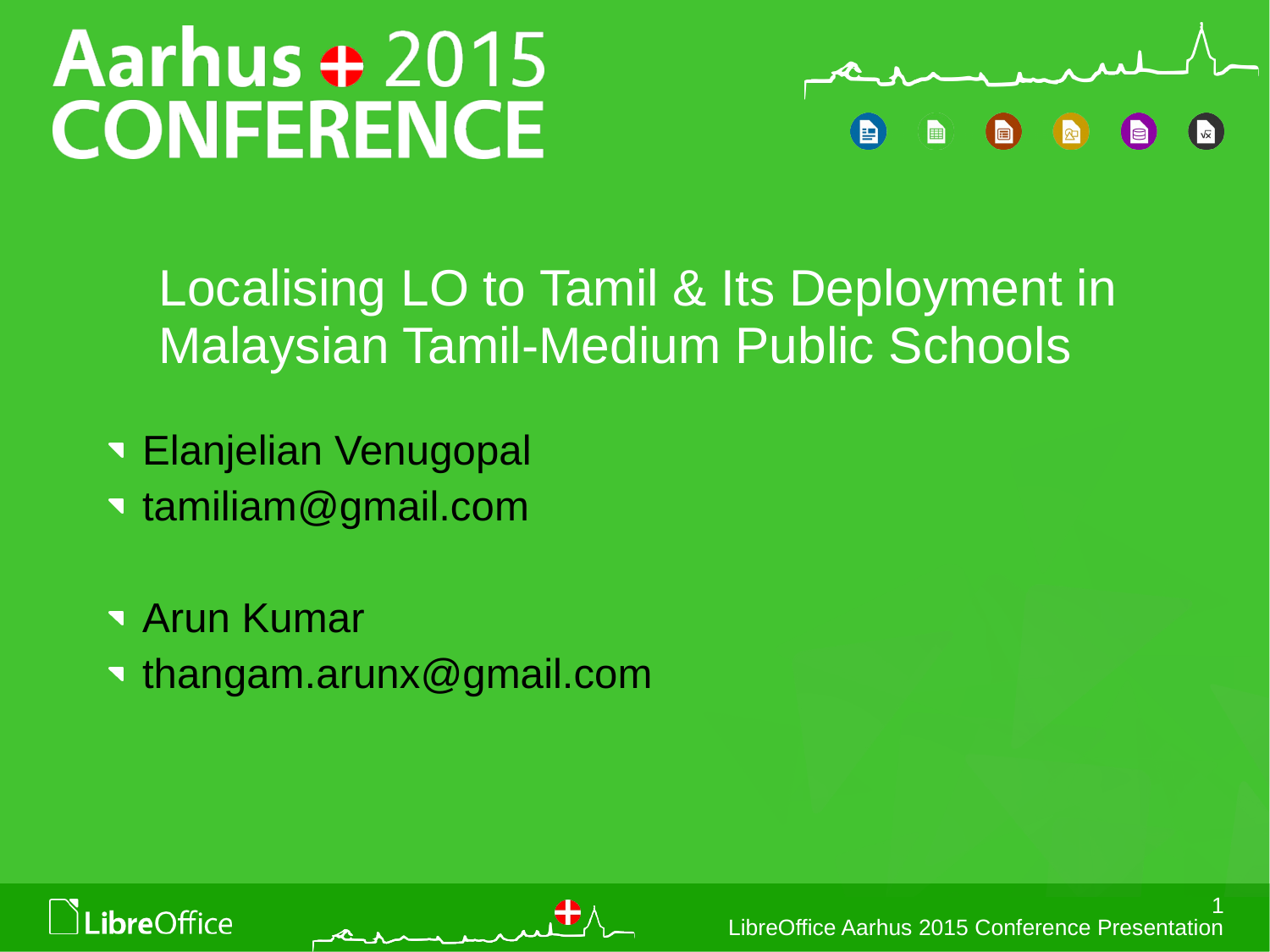

## **Project's guiding principles:**

- To make LO accessible to Tamil speakers
- **High quality and Standard Translation**
- **Wide applicability:** 
	- **Government agencies**
	- **Schools (teachers & students)**
	- **General public**



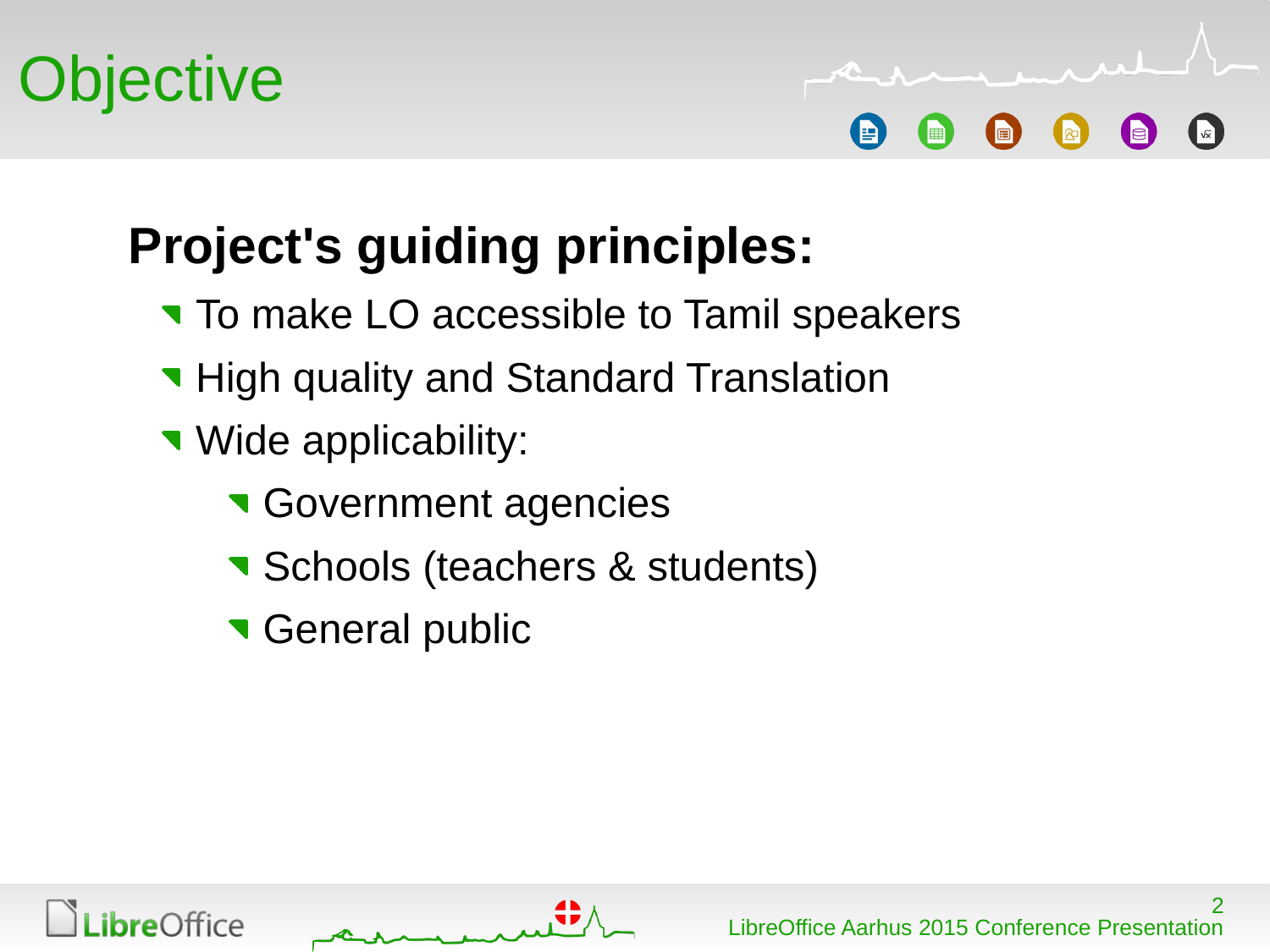

- **Two key challenges:** 1) Terminology & 2) Context **Sensitivity** 
	- Terminology: The standardisation of technical glossary in Tamil is still a work in progress, & unstable. Currently:
		- **Tamil Virtual Academy technical glossaries**
		- **T** FUEL initiative
		- **Private efforts by Free Tamil Computing volunteers**
	- The spoken and written Tamil is often vastly different, thus making the translated strings artificial:
		- Eg. *slide* vs *villai*; *label* vs *vilakkaccheettu*
		- Challenge is to find a balance that is acceptable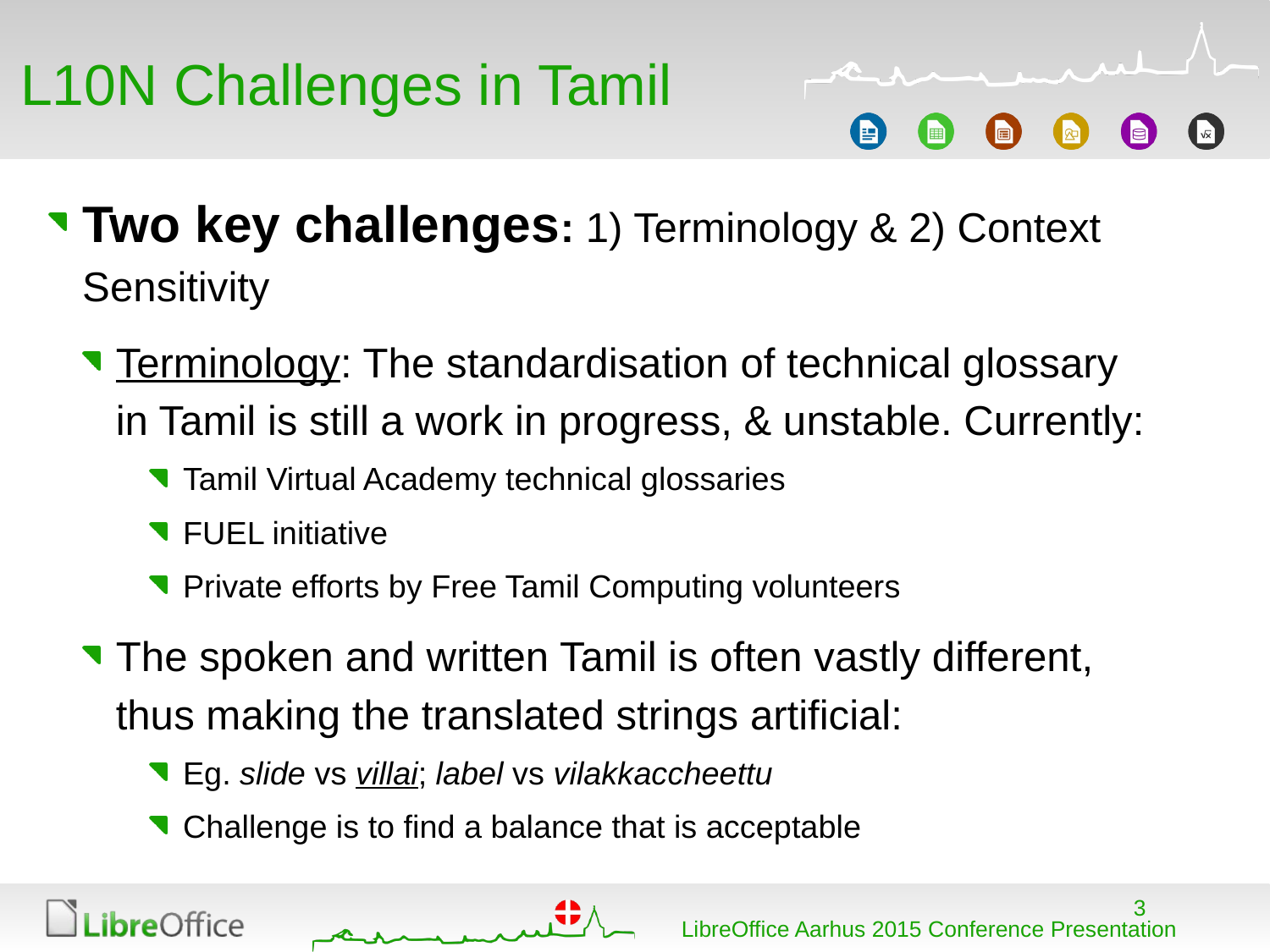# L10N Challenges in Tamil

- **Context Sensitivity: In Tamil, it is particularly difficult to** translate merely with glossary.
	- **Noun-Verb confusion:** 
		- **Design** (n) = '*vadivamaippu*'; Design (v) = '*vadivamai*'
		- **View** (n) = '*paarvai*'; View (v) = '*paar*')
	- **Ambiguity in English words:** 
		- Yes = '*aam*' vs '*vEndum*'
		- No = '*illai*' vs '*vEndam*'
	- Practical issues:
		- While translations could be made context-sensitive by checking the terminology or sentence (or sentence fragment) usage – perhaps by using KeyID features – it is difficult to teach volunteers
		- **Problem repeats when new strings are introduced**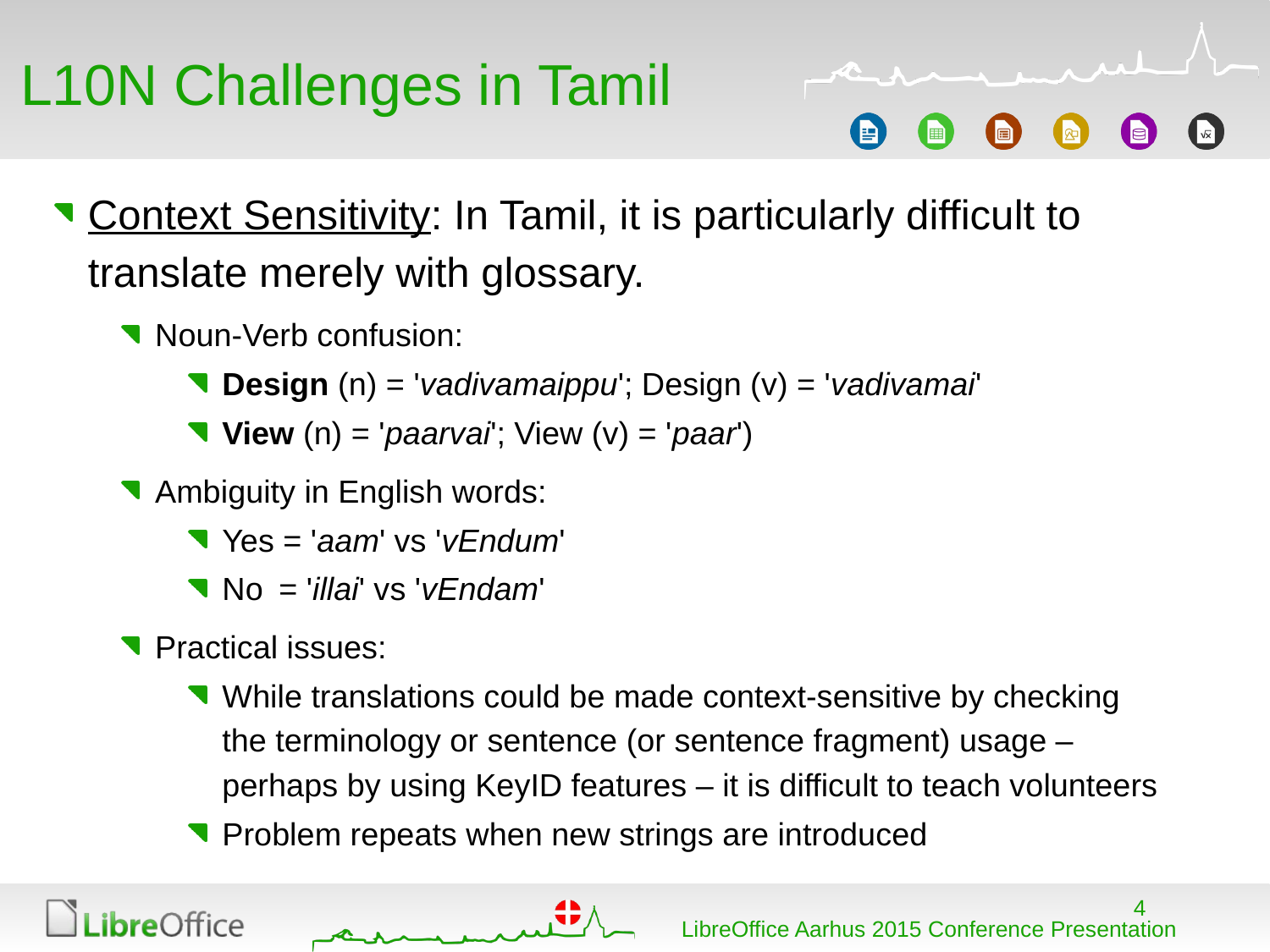## L10N Challenges in Tamil

#### **An Example:**

- Tamil Subject + Object + Verb(SOV)
	- *\$overall\$* இல *\$current\$* ஆவணம
- English Subject + Verb + Object(SVO)
	- *document \$current\$ of \$overall\$*



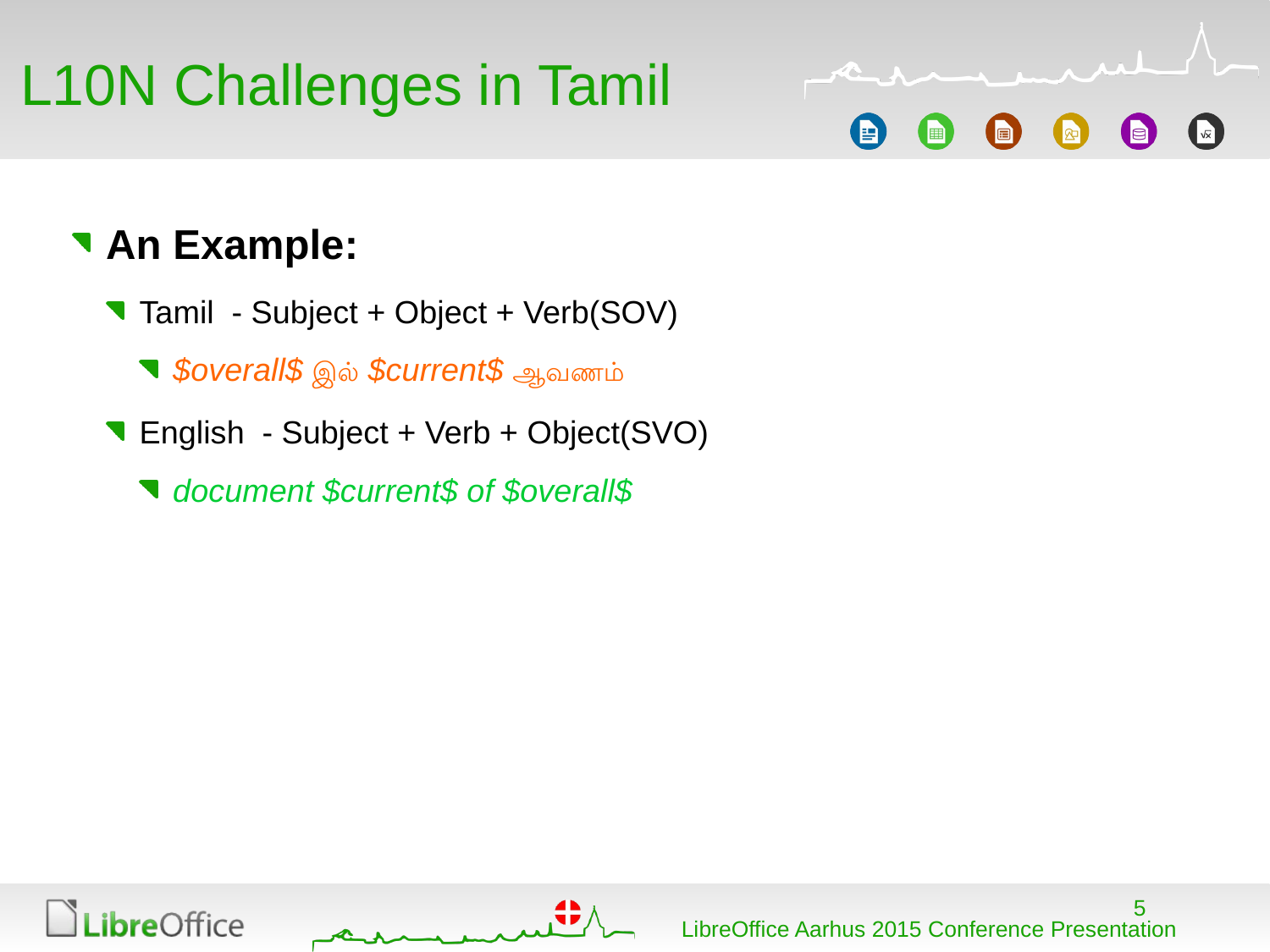**Dominance of English among Educated Tamils**

- **Many Tamils consider themselves sufficiently fluent in** English and do not show much interest to use software (let alone LO) in Tamil
- **Since 1990, many attempts have been made to teach** Microsoft Office in English to Tamil School students. Results are mixed. Only very basic mastery was achieved.



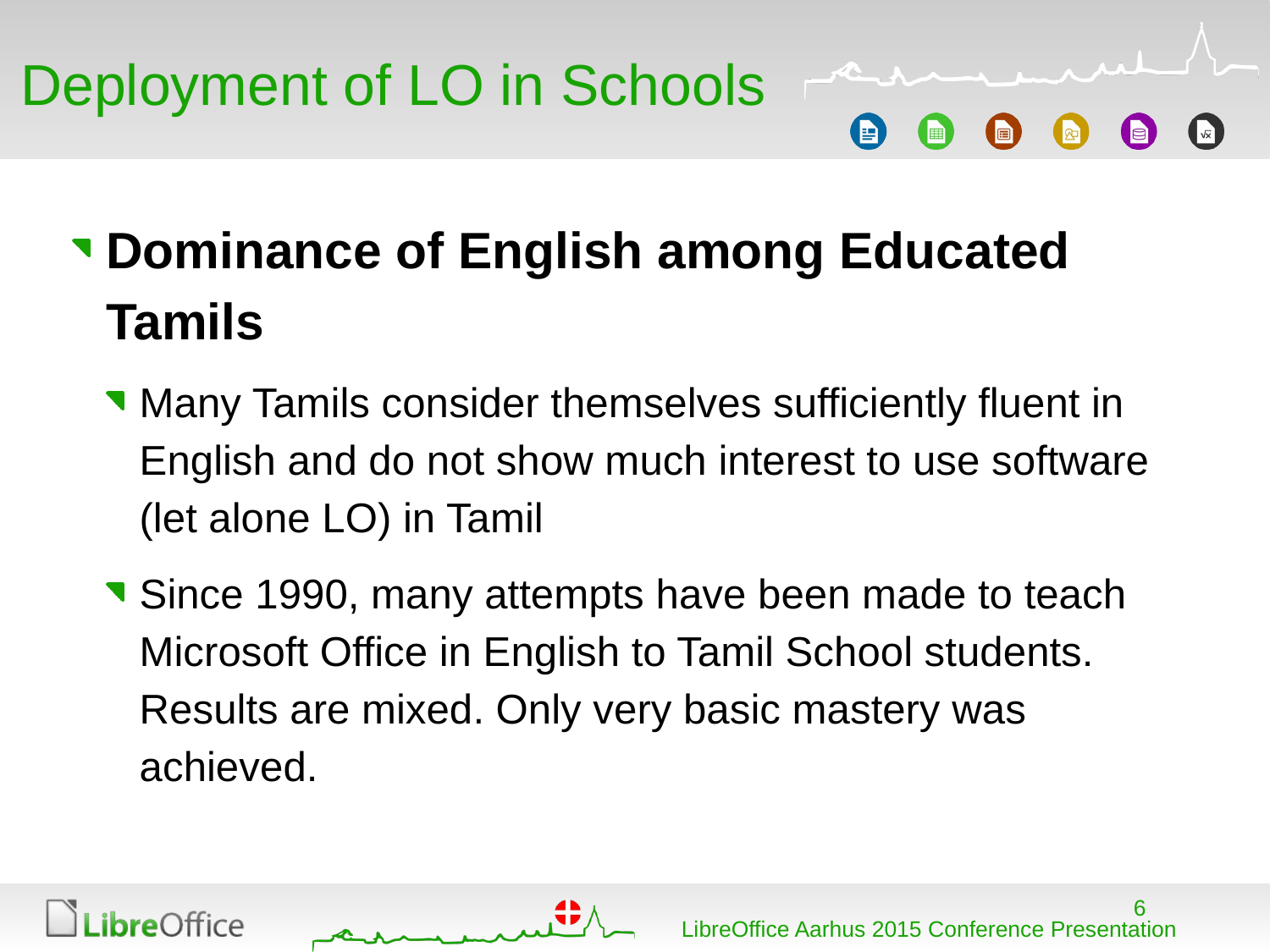## **Titian Digital (Digital Bridge) Experiment**

- **In 2009, the Tamil L10N team in Malaysia initiated a** Foundation-funded project to:
	- Assess the effectiveness of teaching ICT using native language;
	- **T** Create a market for Tamil UI; and
	- Customise applications to process/handle Tamil.
- The project used Edubuntu linux distribution that include LO as default office application. Also includes:
	- Specific curriculum with supporting workbooks
	- Regular teacher training and coaching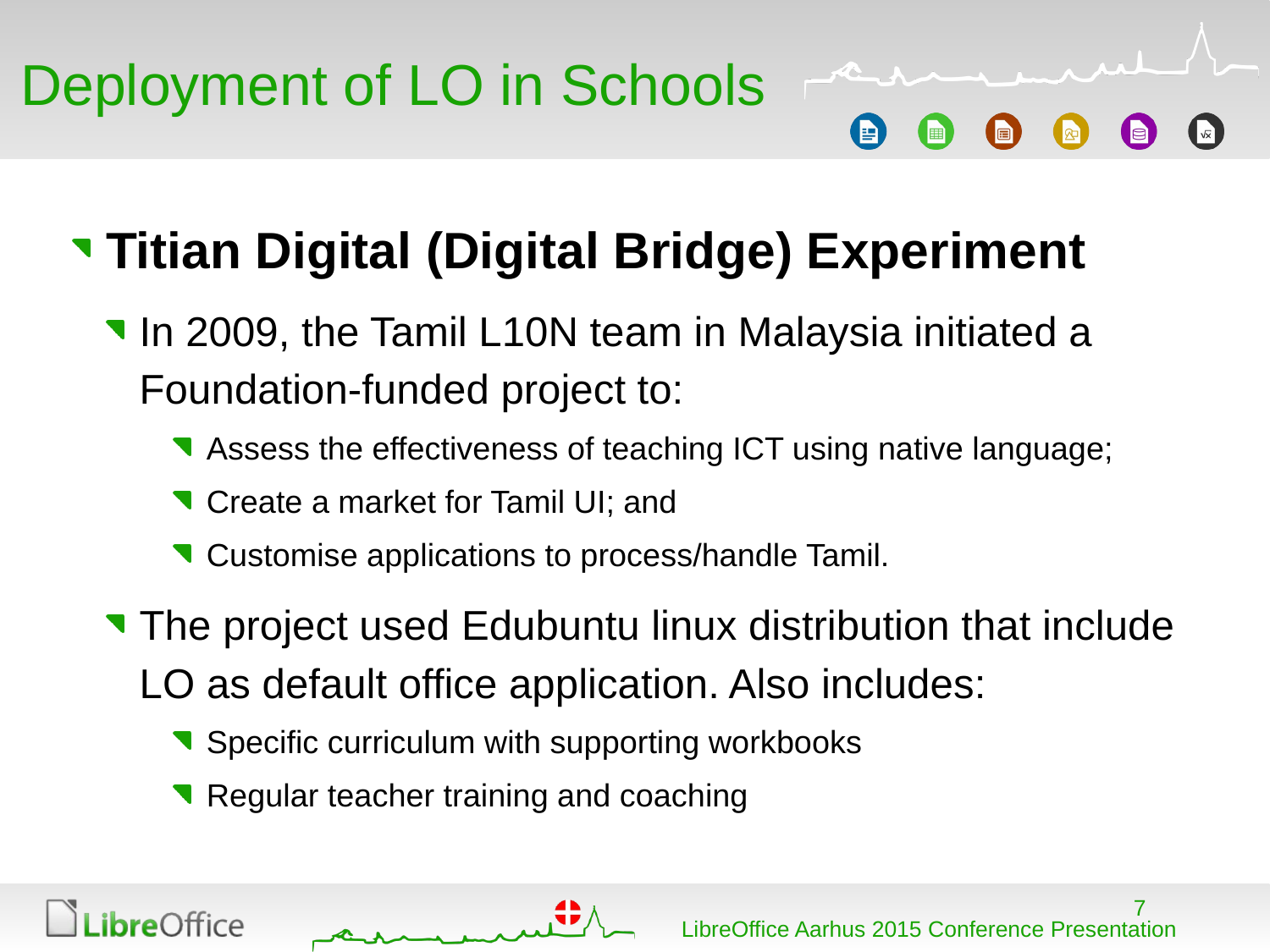# Deployment of LO in Schools r

### **Titian Digital today**

- Since 2009, the Project has grown--
	- **T** From 2 schools to 72 schools, and has secured funds for 20 more;
	- **T** From serving 430 students/year to around 26,000 students/year.

#### **v** Other developments:

- The Malaysian government is major contributor since 2012
- **Many free software enthusiasts have started to emerge**
- Students are now training to participate in software competitions
- **Next Audacious Goal: to convince Tamil Nadu** Government on the merits of teaching IT through Tamil

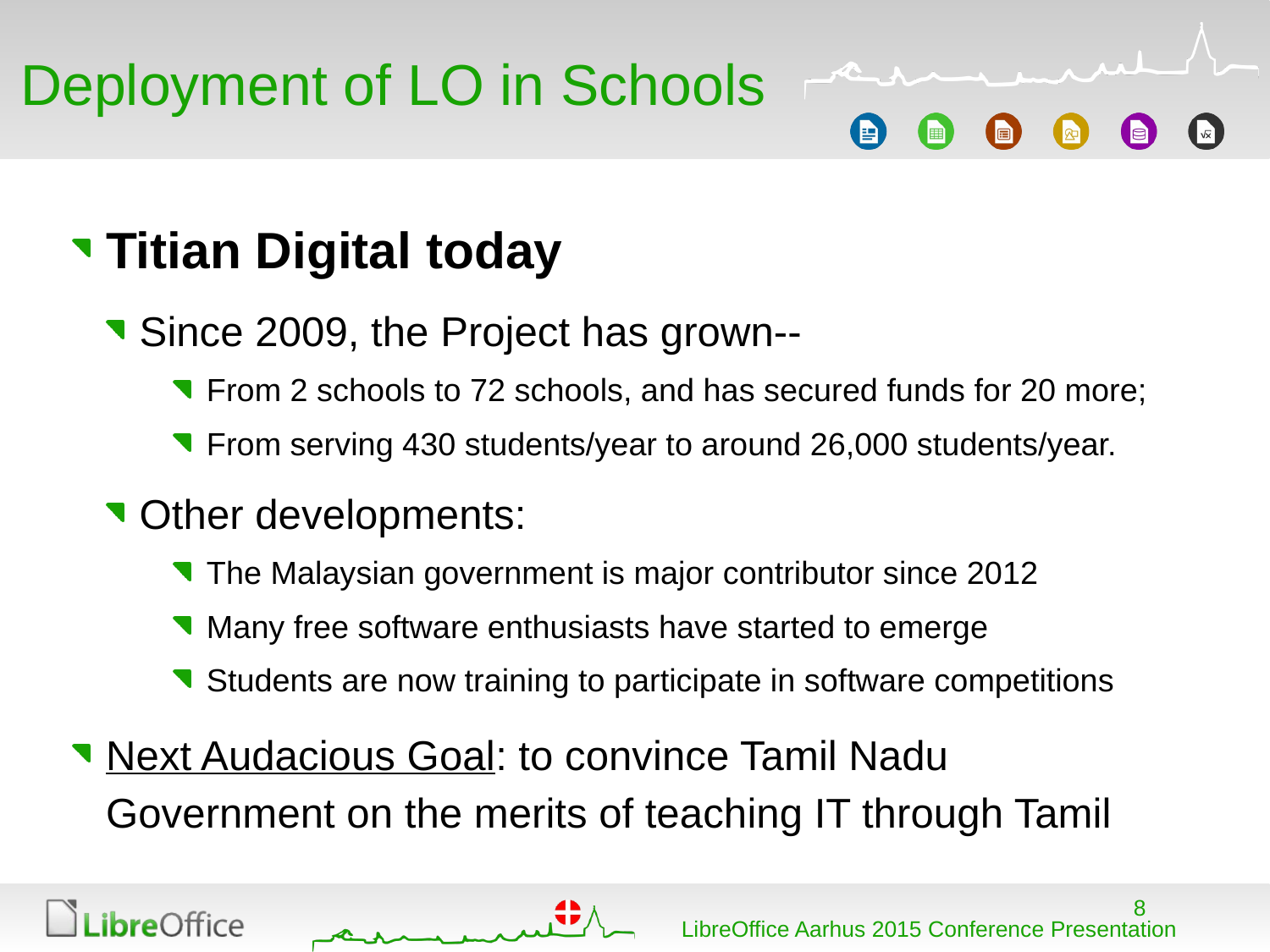



# **And, finally …. Hello from Malaysia!**

### [/home/tulashi/Downloads/Libre Office.mp4](file:///home/sgautier/Job/TDF/Talks_2015/Libre%20Office.mp4)